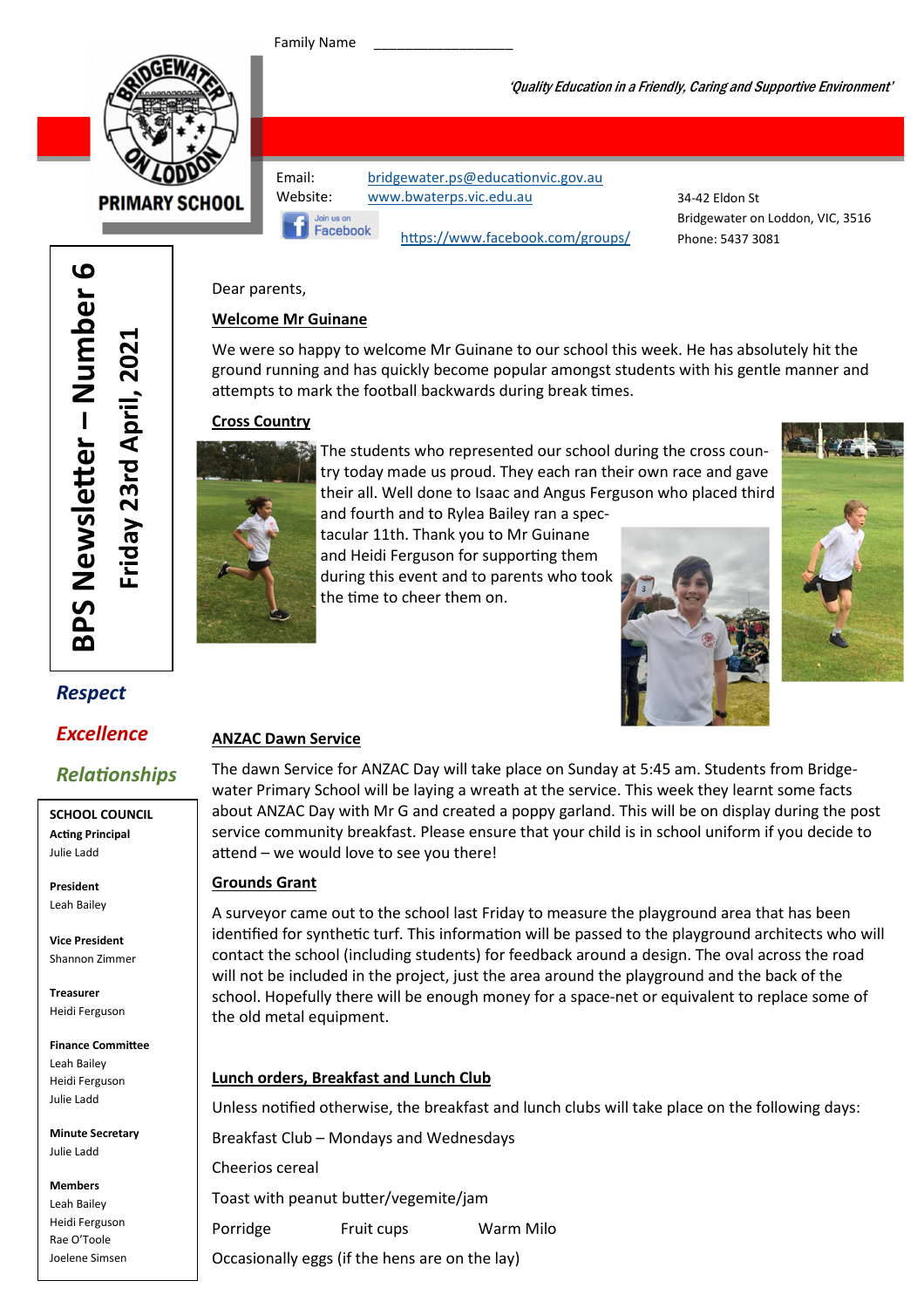#### Lunch Club – Wednesdays

Cheese toasties Spaghetti/Baked Beans and cheese jaffles Fruit Chicken Noodle/Beef Stock Pot/Pumpkin Soup and bread Possibly fruit pie (made with canned fruit) at times

#### Lunch orders - Friday

Order forms will be sent home with each newsletter and are due by Thursday so that Jo can take them to the bakery. Lunch-orders are an optional extra and not in any way an expectation each week.

If your child has any medical issues with any of the food listed above or you would prefer that they did not participate, please let Mr G, Jo or myself know.

Thank you to our chaplain, Ali Gillett, who continues to coordinate our school meals program.

#### **Student Attitudes to School Survey**

The portal for this survey is now open for school access. Students will be surveyed in the coming weeks about their feelings towards school, learning, resilience etc. If your child is in grade 4-6, please read the consent information attached to this newsletter.

We take student voice seriously at our school and hope to use the information we receive for future planning etc.

#### The Very Hungry Caterpillar Production

On Tuesday the 27th of April, the Prep students will be heading to the Ulumburra Theatre to watch 'The Hungry Caterpillar' production. If your child is in Grade Prep, please find the permission form attached. The cost for this excursion has been covered by the school fees for 2021.

#### Inglewood Disco

Some of the students at Inglewood Primary School have been organising school projects. Our students have been invited to a teacher supervised disco next week. They are also selling muffins that will be delivered on a Thursday when we are at the school

#### Collaborative Learning at Inglewood Primary School

Please find attached to this newsletter some new permission forms. A few details have changed (such as staff transport) and it is important that consent to participate and travel is up to date.

#### Assembly

Assembly has been changed to Thursday afternoons at 3:10pm so Mr G can participate.

Have a great weekend, Julie Ladd (Principal)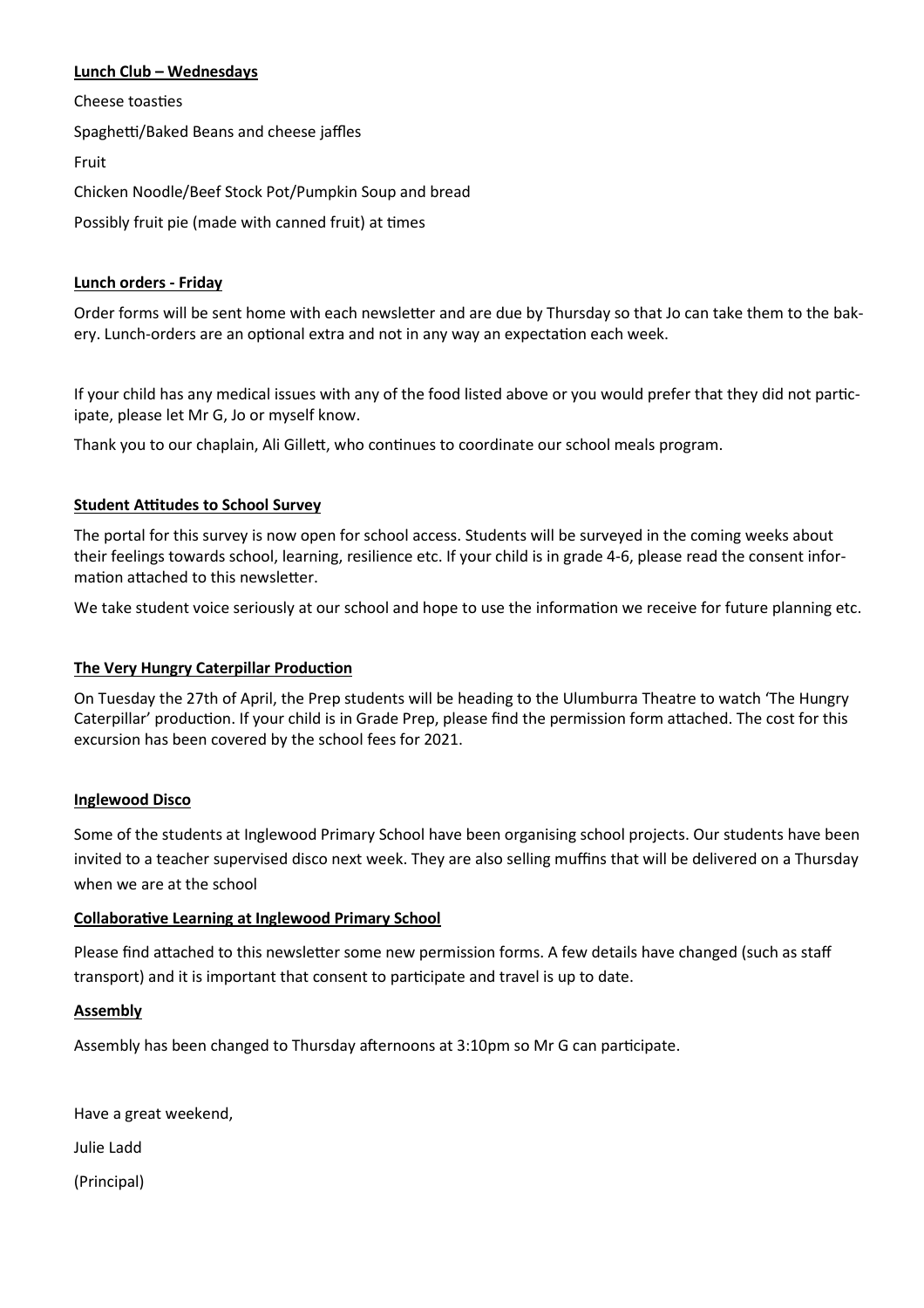# Student Awards - Aussie of the Month

The classroom awards recognise students who are demonstrating skills that are in line with our school values, Respect, Excellence and Relationships. Please note that this award will be presented next Thursday.



| <b>Student</b> | Reason                                                                                                                                                                                                                                                                                       |
|----------------|----------------------------------------------------------------------------------------------------------------------------------------------------------------------------------------------------------------------------------------------------------------------------------------------|
| Noah           | Noah has been working hard to improve his understanding across a range of<br>curriculum areas. He was an excellent leader and role model to his younger<br>peers during the sad passing of our chicken, Noodles. Noah will be present-<br>ed with his certificate at the assembly next week. |

## mpoant Dates

| Term 2 Week 2                   | Week 3                        | Week 4                        | Week 5                       |
|---------------------------------|-------------------------------|-------------------------------|------------------------------|
| <b>Monday 26th</b>              | <b>MAY</b>                    | <b>Monday 10th</b>            | Monday 17th                  |
| <b>Breakfast Club</b>           | Monday 3rd                    | <b>Breakfast Club</b>         | <b>Breakfast Club</b>        |
|                                 | <b>Breakfast Club</b>         |                               |                              |
| <b>Tuesday 27th</b>             |                               | <b>Wednesday 12th</b>         | Wednesday 19th               |
| <b>Prep Excursion Ulumbarra</b> | <b>Wednesday 5th</b>          | <b>Lunch Club</b>             | <b>Sydney Dance Co</b>       |
| Thearter-The Very Hungry        | <b>Lunch Club</b>             | <b>School Council Meeting</b> | Lockwood Sth Hall 2-3pm      |
| <b>Caterpillar</b>              | <b>Regional Cross Country</b> |                               |                              |
|                                 | Disco 5-7pm                   | <b>Thursday 13th</b>          | Thursday 20th                |
| <b>Wednesday 28th</b>           |                               | <b>MARC</b>                   | <b>Cluster Athletics Day</b> |
| <b>Lunch Club</b>               | Thursday 6th                  | <b>Assembly</b>               |                              |
|                                 | <b>Inglewood Extension</b>    |                               | Friday 21st                  |
| <b>Thursday 29th</b>            |                               |                               | <b>Newsletter</b>            |
| <b>MARC</b>                     | Friday 7th                    |                               |                              |
| <b>Assembly</b>                 | <b>Finance Meeting</b>        |                               |                              |
|                                 | <b>Newsletter</b>             |                               |                              |
|                                 |                               |                               |                              |

No Birthdays this newsletter...



EFT DETAILS BSB 633-000 YOU MUST MAKE SURE A/C 132448242 YOUR FAMILY SURNAME IS INCLUDED AS THE REFERENCE!